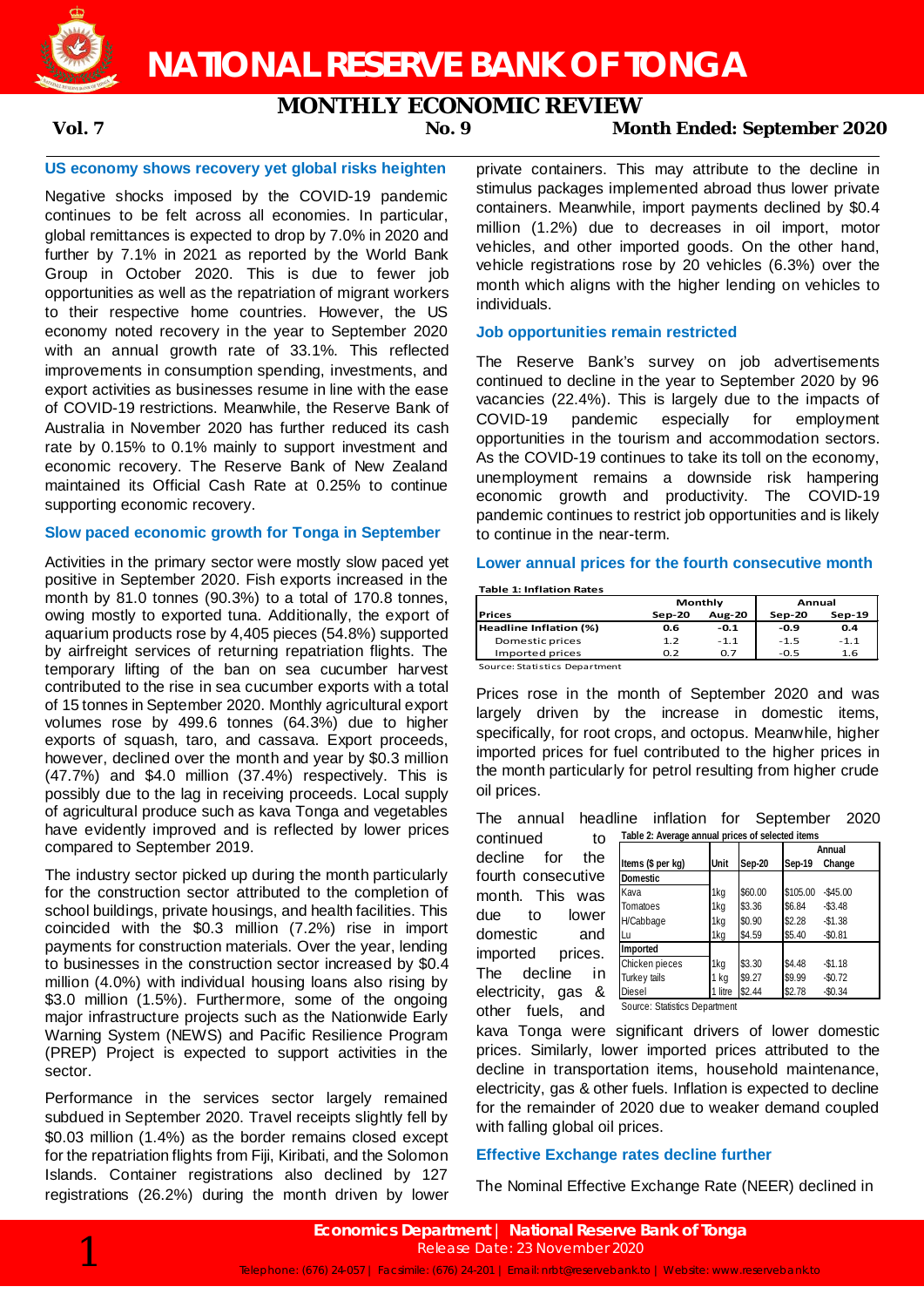

**NATIONAL RESERVE BANK OF TONGA**

# **MONTHLY ECONOMIC REVIEW**

# **Vol. 7 No. 9 Month Ended: September 2020**

|                                       |        | Monthly       | Annual   |        |          |
|---------------------------------------|--------|---------------|----------|--------|----------|
|                                       | Sep-20 | <b>Aug-20</b> | % Growth | Sep-19 | % Growth |
| Nominal Effective Exchange Rate Index | 90.1   | 90.8          | $-0.7$   | 92.6   | $-2.6$   |
| Real Effective Exchange Rate Index    | 103.9  | 104.2         | $-0.3$   | 108.7  | $-4.4$   |

Source: National Reserve Bank of Tonga

September 2020 reflecting the appreciation in major trading currencies against the Tongan Paánga (TOP). The Real Effective Exchange Rate (REER) index also fell in line with Tonga's lower inflation rate compared to most of its major trading partners

|                             |         | Table 4: Bilateral Exchange Rates |               |         |
|-----------------------------|---------|-----------------------------------|---------------|---------|
| Both the NEER and REER      |         | <b>Sep-20</b>                     | <b>Aug-20</b> | Sep-19  |
| were also lower compared    | USD/TOP | 0.4381                            | 0.4386        | 0.4312  |
| to the previous<br>vear     | AUD/TOP | 0.6039                            | 0.6086        | 0.6323  |
| indicating an improvement   | NZD/TOP | 0.6558                            | 0.6640        | 0.6787  |
|                             | FJD/TOP | 0.8970                            | 0.9028        | 0.8904  |
| in<br>Tonga's<br>trade      | JPY/TOP | 46.1751                           | 46.3982       | 46.1576 |
| competitiveness, supporting | GBP/TOP | 0.3365                            | 0.3332        | 0.3484  |
| and<br>export proceeds      | EUR/TOP | 0.3705                            | 0.3701        | 0.3910  |
| remittance receipts.        | CNY/TOP | 2.8500                            | 2.8536        | 2.8053  |
|                             |         | Source: Banking Systems           |               |         |

## **Foreign reserves peak while remittances drop**

### **Table 5: Foreign Reserves**

|                                    |        | Monthly       | Annual                     |       |      |
|------------------------------------|--------|---------------|----------------------------|-------|------|
|                                    | Sep-20 | <b>Aug-20</b> | % Growth   Sep-19 % Growth |       |      |
| Foreign Reserves (\$in million)    | 576.5  | 556.1         |                            | 490.8 | 17.5 |
| Import Coverage (months)           | 10.0   | 9.6           | 0.4                        | 8.0   | 25.2 |
| Course: Notional Besson Dank Tengo |        |               |                            |       |      |

Source: National Reserve Bank Tonga

The official foreign reserves rose by \$20.4 million over the month to \$576.5 million, equivalent to 10.0 months of imports. The monthly increase was from the receipt of budget support and project grant funds in addition to remittance receipts. Similarly, the foreign reserves also increased over the year by \$85.7 million attributed mainly to receipts of budget support and official grants from development partners, and remittances. The foreign reserves are mostly held in USD, AUD, and NZD.

**Table 6: Remittance Receipts**

|                                     | Monthly  |      |                                        | Annual |       |     |
|-------------------------------------|----------|------|----------------------------------------|--------|-------|-----|
|                                     | $Sen-20$ |      | Aug-20 % Growth Sep-20 Sep-19 % Growth |        |       |     |
| Remittance (\$ in million)          | 36.0     | 36.5 | $-1.3$                                 | 369.2  | 349.4 | 5.7 |
| Source: National Reserve Bank Tonga |          |      |                                        |        |       |     |

Remittances fell in September 2020 by \$0.5 million (1.3%), yet this is higher than the same month of last year. This resulted from lower receipts of private transfers and private capital transfers. In year ended terms, higher private transfers and compensation of employees drove the \$19.8 million increase in remittances.

| <b>Table 7: Overseas Exchange Transactions</b> |
|------------------------------------------------|
| <b>Overseas Exchange Transactions</b>          |

|                          |         | <b>Monthly</b> |          |          |          |          |
|--------------------------|---------|----------------|----------|----------|----------|----------|
|                          | Sep-20  | <b>Aug-20</b>  | % Growth | Sep-20   | Sep-19   | % Growth |
| <b>Overall Balance</b>   | 20.4    | 0.1            | 20300.0  | 85.7     | 38.7     | 121.4    |
| <b>Current Account</b>   | 9.1     | 1.5            | 506.7    | 81.6     | 6.1      | 1237.7   |
| Merchandise Trade        | $-34.5$ | $-34.5$        | 0.0      | $-396.5$ | $-415.6$ | 4.6      |
| Services                 | $-1.3$  | $-1.7$         | 23.5     | 5.7      | 33.3     | $-82.9$  |
| Income                   | 2.6     | 1.6            | 62.5     | 12.2     | 6.2      | 96.8     |
| <b>Transfers</b>         | 42.4    | 36.0           | 17.8     | 460.2    | 382.1    | 20.4     |
| <b>Capital Account</b>   | 4.0     | 0.7            | 471.4    | 25.4     | 36.1     | $-29.6$  |
| <b>Financial Account</b> | 7.3     | $-2.0$         | 465.0    | $-21.4$  | $-3.5$   | $-511.4$ |

Source: Banking Systems

Overall Overseas Exchange Transactions (OET) recorded a higher surplus of \$20.4 million in September 2020, than the \$0.1 million in the previous month. This resulted from an increase in OET receipts mainly from transfer receipts. Annually, the OET balance surplus increased substantially by \$47.0 million in the year to September 2020, underpinned by the higher current account surplus. The strong growth in the current account is due to higher official transfer receipts, lower merchandise trade deficits, and higher income receipts. However, the capital account recorded a lower surplus during the year driven by declines in both private and official capital receipts. The financial account deficit rose annually due to transfers of offshore investments and external debt repayments.

The NRBT expects foreign reserves levels to be well above the 3 months minimum threshold of import cover in the near term, supported by receipts of budget support from donor partners and lower import payments.

## **Inflow of funds lead broad money to rise**

| <b>Table 8: Broad Money</b> |         |               |            |          |          |  |  |
|-----------------------------|---------|---------------|------------|----------|----------|--|--|
|                             | Monthly |               |            | Annual   |          |  |  |
|                             | Sep-20  | <b>Aug-20</b> | % Growth I | $Sep-19$ | % Growth |  |  |
| Broad money (\$ in million) | 640.8   | 624.7         | 2.6        | 594.5    | 7.8      |  |  |
| Net Foreign Asset           | 605.4   | 582.4         | 3.9        | 504.5    | 20.0     |  |  |
| Net Domestic Asset          | 36.5    | 43.0          | $-15.0$    | 90.7     | $-59.7$  |  |  |

Source: Banking System, National Reserve Bank of Tonga

The receipts of grants and budget support pushed net foreign assets higher in September 2020. This led the broad money to a new high level of \$640.8 million. Net domestic assets, however, decreased due to higher government deposits from receiving of these grants and budget support.

# **Higher liquidity in the financial system**

| Table 9: Reserve money        |        |       |                        |        |          |  |  |
|-------------------------------|--------|-------|------------------------|--------|----------|--|--|
| Monthly                       |        |       |                        | Annual |          |  |  |
|                               | Sep-20 |       | Aug-20 % Growth Sep-19 |        | % Growth |  |  |
| Reserve money (\$ in million) | 351.7  | 336.3 | 4.6                    | 317.4  | 10.8     |  |  |

Source: Banking System, National Reserve Bank of Tonga

Liquidity in the banking system also reached a new high level in September 2020, as a result of \$13.3 million rise in the commercial banks' ESA (Exchange Settlement Account) which coincided with the higher banks' total deposits over the month. Currency in circulation and required reserves also increased over the month and supported the higher total reserve money.

# **Credit growth rebounds driven by the private sector**

| Table 10: Total Lending       |        |                          |          |                    |          |  |  |
|-------------------------------|--------|--------------------------|----------|--------------------|----------|--|--|
| Lending                       | Sep-20 | Monthly<br><b>Aug-20</b> | $Sep-19$ | Annual<br>% Growth |          |  |  |
|                               |        |                          | % Growth |                    |          |  |  |
| Total Lending (\$ in million) | 491.1  | 487.6                    | 0.7      | 493.9              | $-0.6$   |  |  |
| <b>Business lending</b>       | 232.7  | 229.0                    | 1.6      | 235.2              | $-1.1$   |  |  |
| Household lending             | 258.4  | 258.7                    | $-0.1$   | 258.5              | 0.0      |  |  |
| Other lending                 | 0.0    | 0.0                      | 0.0      | 0.3                | $-100.0$ |  |  |

Source: Banking System, National Reserve Bank of Tonga

After declining for three consecutive months due to the uncertainties of COVID-19, the banks total lending